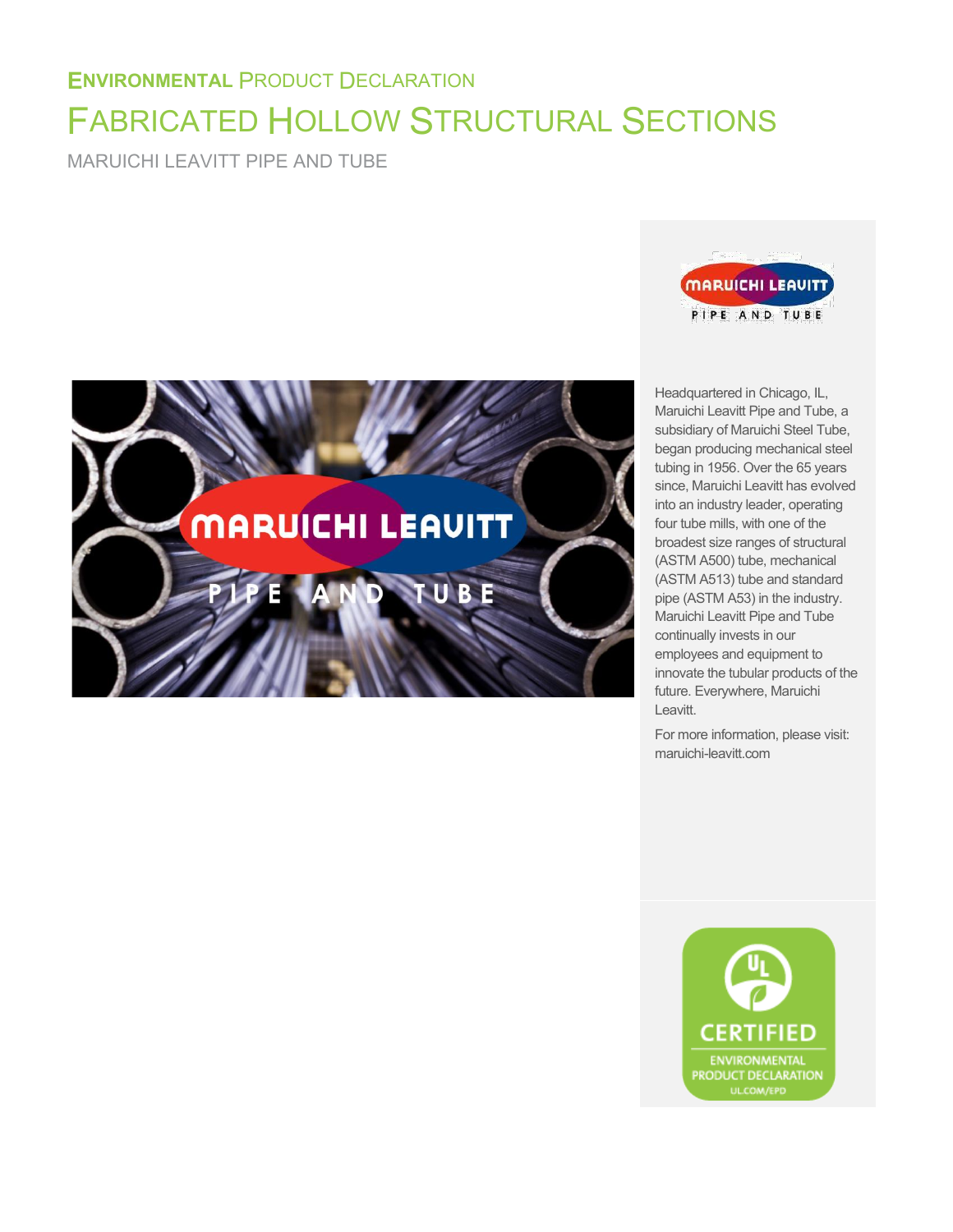

PIPE AND TUBE

**MARUICHI LEAVITT PIPE AND TUBE** FABRICATED HOLLOW STRUCTURAL SECTIONS

#### **According to ISO 14025 and ISO 21930:2017**

| EPD PROGRAM AND PROGRAM OPERATOR<br>NAME, ADDRESS, LOGO, AND WEBSITE                                                    | <b>UL ENVIRONMENT</b><br>333 PFINGSTEN ROAD NORTHBROOK, IL 60611                                                  |                                                                                                                                                                        | https://www.ul.com<br>https://spot.ul.com |  |  |  |  |  |
|-------------------------------------------------------------------------------------------------------------------------|-------------------------------------------------------------------------------------------------------------------|------------------------------------------------------------------------------------------------------------------------------------------------------------------------|-------------------------------------------|--|--|--|--|--|
| <b>GENERAL PROGRAM INSTRUCTIONS</b><br><b>AND VERSION NUMBER</b>                                                        | General Program Instructions v.2.5 March 2020                                                                     |                                                                                                                                                                        |                                           |  |  |  |  |  |
| ASSOCIATION NAME AND ADDRESS                                                                                            | Maruichi Leavitt Pipe and Tube   1717 West 115 <sup>th</sup> Street Chicago, IL 60643                             |                                                                                                                                                                        |                                           |  |  |  |  |  |
| <b>DECLARATION NUMBER</b>                                                                                               | 4790146752.101.1                                                                                                  |                                                                                                                                                                        |                                           |  |  |  |  |  |
| DECLARED PRODUCT & DECLARED UNIT                                                                                        | Hollow structural steel sections, 1 metric ton                                                                    |                                                                                                                                                                        |                                           |  |  |  |  |  |
| REFERENCE PCR AND VERSION NUMBER                                                                                        | Requirements (UL Environment, V2.0, 08.26.2020).                                                                  | Part A: Calculation Rules for the LCA and Requirements Project Report, (IBU/UL<br>Environment, V3.2, 12.12.2018) and Part B: Designated Steel Construction Product EPD |                                           |  |  |  |  |  |
| <b>DESCRIPTION OF PRODUCT APPLICATION/USE</b>                                                                           | Hollow structural steel sections used in construction                                                             |                                                                                                                                                                        |                                           |  |  |  |  |  |
| <b>MARKETS OF APPLICABILITY</b>                                                                                         |                                                                                                                   |                                                                                                                                                                        |                                           |  |  |  |  |  |
| DATE OF ISSUE                                                                                                           | April1, 2022                                                                                                      |                                                                                                                                                                        |                                           |  |  |  |  |  |
| PERIOD OF VALIDITY                                                                                                      | 5 years                                                                                                           |                                                                                                                                                                        |                                           |  |  |  |  |  |
| <b>EPD TYPE</b>                                                                                                         | Product specific                                                                                                  |                                                                                                                                                                        |                                           |  |  |  |  |  |
| <b>EPD SCOPE</b>                                                                                                        | Cradle to gate                                                                                                    |                                                                                                                                                                        |                                           |  |  |  |  |  |
| YEAR(S) OF REPORTED PRIMARY DATA                                                                                        | 2019-2020                                                                                                         |                                                                                                                                                                        |                                           |  |  |  |  |  |
| <b>LCA SOFTWARE &amp; VERSION NUMBER</b>                                                                                | GaBi v10                                                                                                          |                                                                                                                                                                        |                                           |  |  |  |  |  |
| LCI DATABASE(S) & VERSION NUMBER                                                                                        | GaBi 2021 (CUP 2021.2)                                                                                            |                                                                                                                                                                        |                                           |  |  |  |  |  |
| <b>LCIA METHODOLOGY &amp; VERSION NUMBER</b>                                                                            | IPCC AR5 + TRACI 2.1                                                                                              |                                                                                                                                                                        |                                           |  |  |  |  |  |
|                                                                                                                         |                                                                                                                   | <b>UL Environment</b>                                                                                                                                                  |                                           |  |  |  |  |  |
| The sub-category PCR review was conducted by:                                                                           |                                                                                                                   | <b>PCR Review Panel</b>                                                                                                                                                |                                           |  |  |  |  |  |
|                                                                                                                         |                                                                                                                   | epd@ul.com                                                                                                                                                             |                                           |  |  |  |  |  |
| This declaration was independently verified in accordance with ISO 14025: 2006.<br>$\Box$ INTERNAL $\boxtimes$ EXTERNAL | Cooper McCollum, UL Environment CooperMcC                                                                         |                                                                                                                                                                        |                                           |  |  |  |  |  |
| This life cycle assessment was conducted in accordance with ISO 14044 and the<br>reference PCR by:                      | Sphera Solutions Inc                                                                                              |                                                                                                                                                                        |                                           |  |  |  |  |  |
| This life cycle assessment was independently verified in accordance with ISO<br>14044 and the reference PCR by:         | James Mellentine, Thrive ESG                                                                                      | forder A. Nuellart.                                                                                                                                                    |                                           |  |  |  |  |  |
| LIMITATIONS                                                                                                             | a di torno della correla della della correlazione tre alcte di correlazione il controli di come di città di corta |                                                                                                                                                                        |                                           |  |  |  |  |  |

The environmental impact results of steel products in this document are based on a declared unit and therefore do not provide sufficient information to establish comparisons. The results shall not be used for comparisons without knowledge of how the physical properties of the steel product impact the precise function at the construction level. The environmental impact results shall be converted to a functional unit basis before any comparison is attempted. Please refer to the results section for additional EPD comparability guidelines.

Environmental declarations from different programs (ISO 14025) may not be comparable.

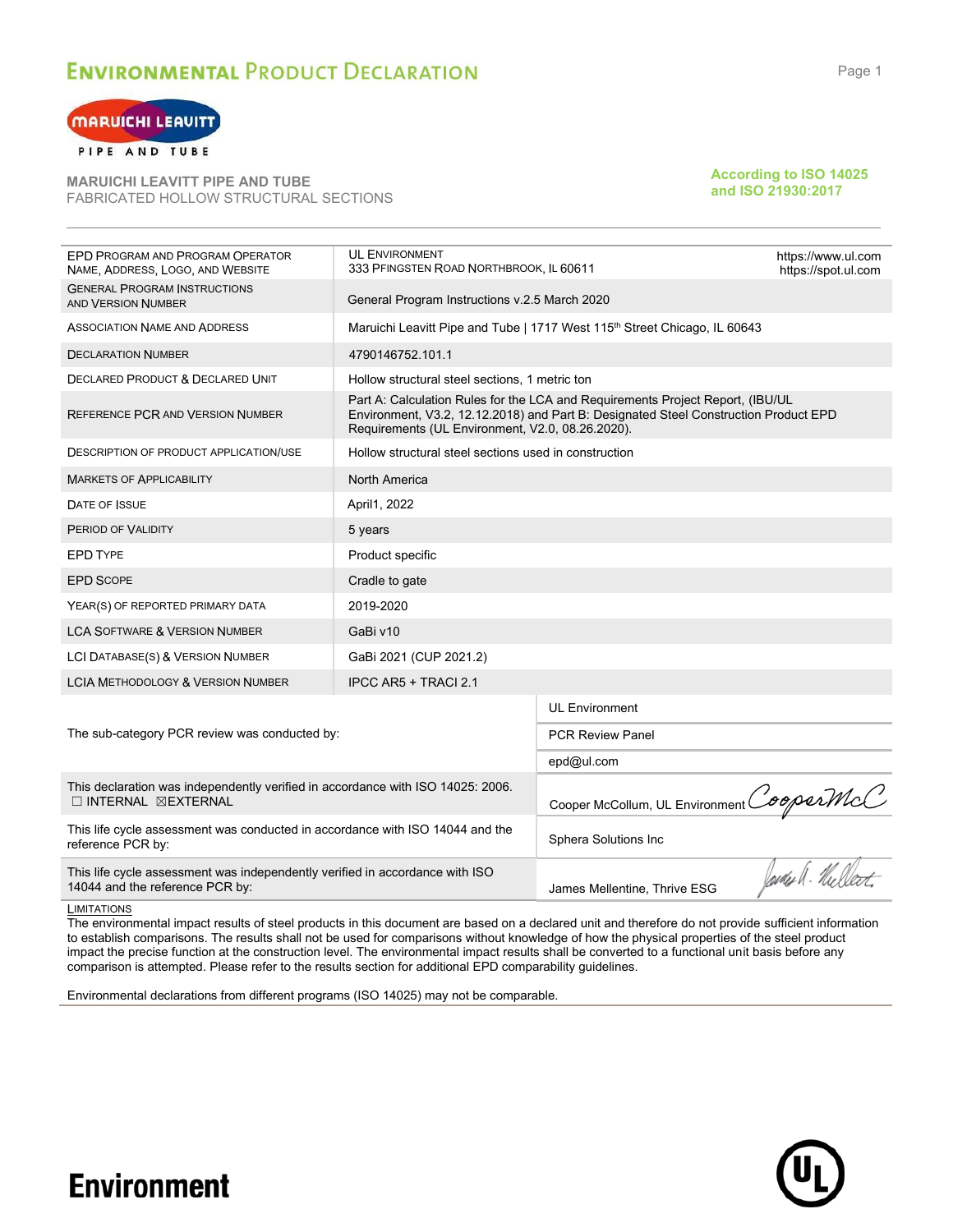

#### PIPE AND TUBE

**MARUICHI LEAVITT PIPE AND TUBE** FABRICATED HOLLOW STRUCTURAL SECTIONS **According to ISO 14025 and ISO 21930:2017**

### **General Information**

### **Description of Organization**

Maruichi Leavitt Pipe and Tube is an ISO 9001:2015 registered manufacturer of structural (HSS), mechanical steel tubing and ERW Pipe. Located in Chicago, Illinois, we produce steel tubular products to the ASTM A500, ASTM A513 and ASTM A53 specifications.

This environmental product declaration (EPD) represents HSS produced by Maruichi Leavitt in Chicago, IL.

### **Product Description**

Cold formed, electric welded carbon steel tubular products that are used in applications such as tillage equipment, boat trailers and automotive applications. These products are rolled into squares, rounds and rectangles per the customer order.

### **Product Specification**

HSS products produced by Maruichi Leavitt are defined by the following ASTM standards.

- ASTM A500
- ASTM A513
- ASTM A53

### **Flow Diagram**



### **Product Average**

The 2019 and 2020 production data used in this EPD considers HSS produced by Maruichi Leavitt during the year. The products are manufactured in the US. As Maruichi Leavitt produces HSS at one location, no product averaging was required.

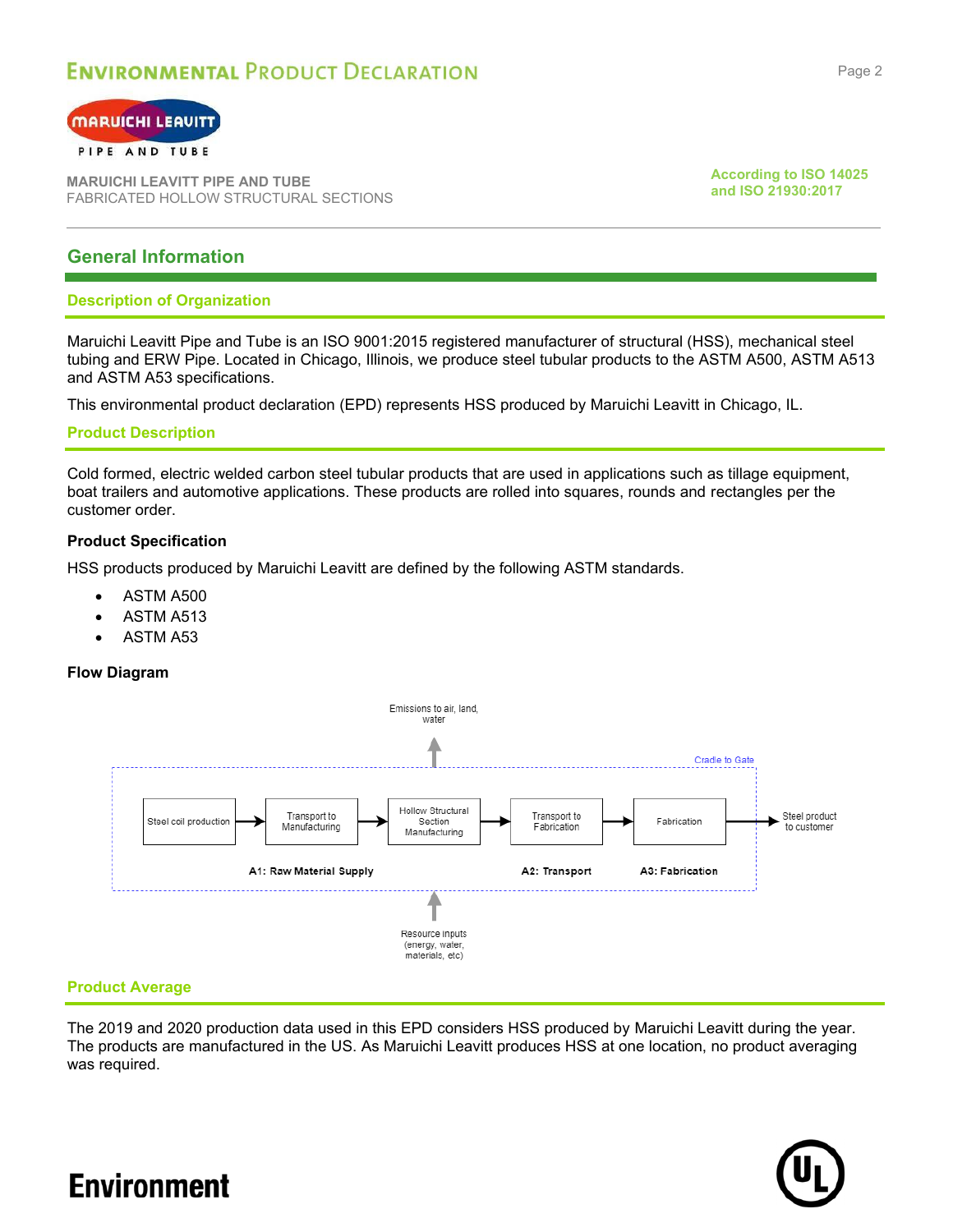

**MARUICHI LEAVITT PIPE AND TUBE** FABRICATED HOLLOW STRUCTURAL SECTIONS **According to ISO 14025 and ISO 21930:2017**

### **Application**

HSS are typically used in buildings, bridges, and industrial applications.

### **Material Composition**

Steel HSS products are made of carbon steel with a small percentage of alloy elements and paints included. The products do not contain any hazardous substances according to the Resource Conservation and Recovery Act (RCRA), Subtitle 3. The products do not release dangerous substances to the environment, including indoor air emissions, gamma or ionizing radiation, or chemicals released to air or leached to water and soil.

### **Methodological Framework**

#### **Declared unit**

The declared unit for this EPD is one metric ton of steel construction products. Note that comparison of EPD results on a mass basis alone is insufficient and should consider the technical performance of the product.

### **Table 1 Declared unit**

| <b>NAME</b>       | VALUE   UNIT |                         |
|-------------------|--------------|-------------------------|
| Declared unit     |              | 1 metric ton            |
| Density (typical) |              | 7,850   $\text{kg/m}^3$ |

### **System Boundary**

This EPD is "cradle-to-gate" in scope. The life cycle stages included in the assessment represent the product stage (modules A1-A3).

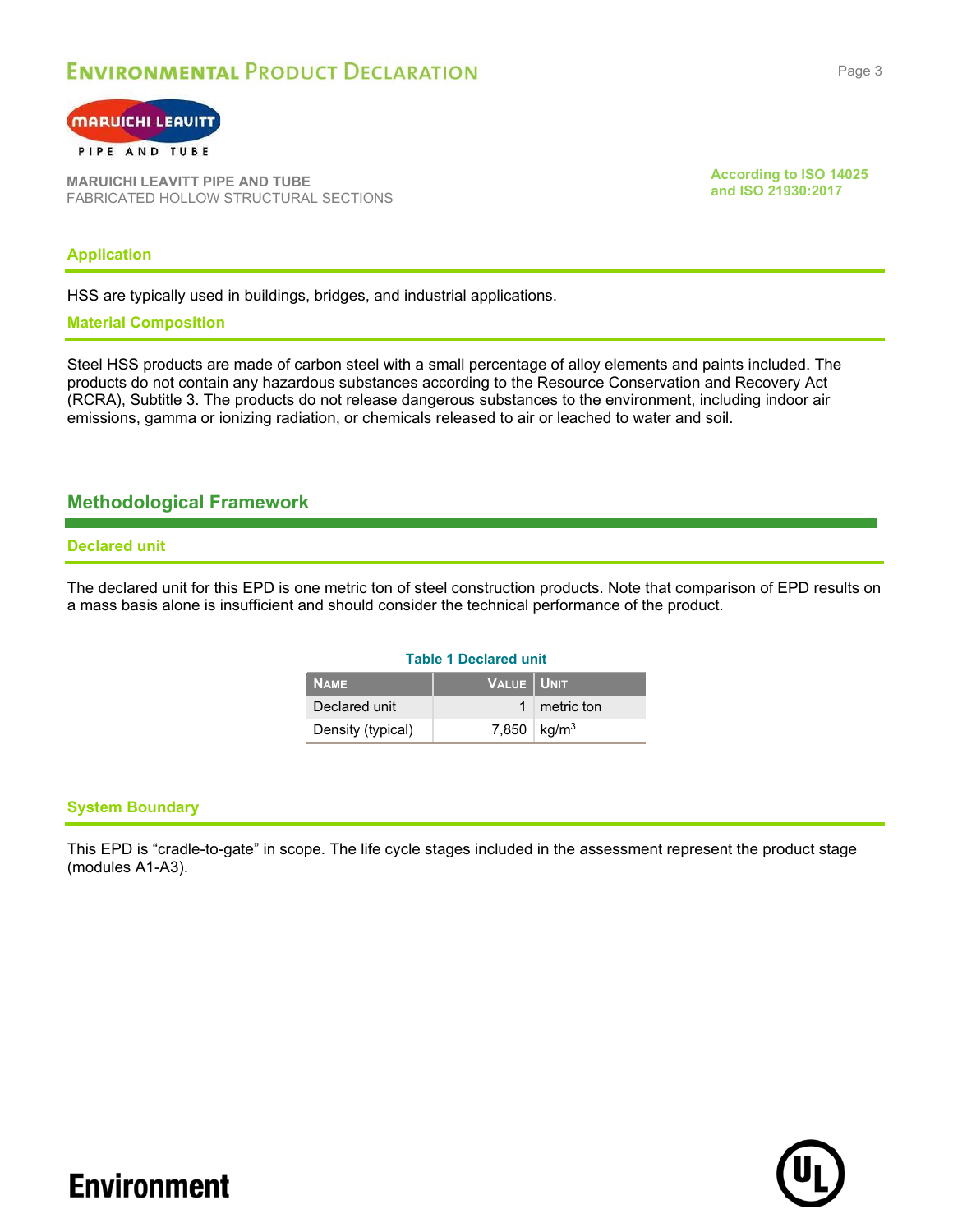

#### PIPE AND TUBE

**MARUICHI LEAVITT PIPE AND TUBE** FABRICATED HOLLOW STRUCTURAL SECTIONS

### **According to ISO 14025 and ISO 21930:2017**

| PRODUCT STAGE       |                |                | CONSTRUCT-<br>ION PROCESS<br><b>STAGE</b> | USE STAGE        |            |             |            |             |               |                                                                                    | END OF LIFE STAGE                                                     |                | <b>BENEFITS AND</b><br>LOADS<br><b>BEYOND THE</b><br><b>SYSTEM</b><br><b>BOUNDARY</b> |                                    |                |                                         |
|---------------------|----------------|----------------|-------------------------------------------|------------------|------------|-------------|------------|-------------|---------------|------------------------------------------------------------------------------------|-----------------------------------------------------------------------|----------------|---------------------------------------------------------------------------------------|------------------------------------|----------------|-----------------------------------------|
| Raw material supply | Transport      | Manufacturing  | Transport from gate to<br>site            | Assembly/Install | Jse        | Maintenance | Repair     | Replacement | Refurbishment | Operational<br>Use During<br>Energy Use <sub>Dunn</sub><br>Product Use<br>Building | Operational<br>During<br>Use<br>Use<br>ğ<br>Prod<br>Building<br>Water | Deconstruction | Transport                                                                             | ssing<br>roce<br>$\Omega$<br>Waste | Disposal       | Reuse, Recovery,<br>Recycling Potential |
| A <sub>1</sub>      | A <sub>2</sub> | A <sub>3</sub> | A4                                        | A <sub>5</sub>   | <b>B1</b>  | <b>B2</b>   | <b>B3</b>  | <b>B4</b>   | <b>B5</b>     | <b>B6</b>                                                                          | <b>B7</b>                                                             | C <sub>1</sub> | C <sub>2</sub>                                                                        | C <sub>3</sub>                     | C <sub>4</sub> | D                                       |
| X                   | X              | X              | <b>MND</b>                                | <b>MND</b>       | <b>MND</b> | <b>MND</b>  | <b>MND</b> | <b>MND</b>  | <b>MND</b>    | <b>MND</b>                                                                         | <b>MND</b>                                                            | <b>MND</b>     | <b>MND</b>                                                                            | <b>MND</b>                         | <b>MND</b>     | <b>MND</b>                              |

 $*$  X = module included, MND = module not declared

### **Allocation**

No multi-output allocation was required in the foreground system of the study.

Allocation of background data (energy and materials) taken from the GaBi 2021 databases is documented online at [http://www.gabi-software.com/america/support/gabi/.](http://www.gabi-software.com/america/support/gabi/) Background data for steelmaking from AISI use the system expansion allocation method for co-products from the steelmaking process.

Since the EPD does not cover the end-of-life of the products, end-of-life allocation is outside the scope of the study. Metal scrap from manufacturing (module A3) was balanced with the scrap demand of the raw materials module (A1) in order to calculate the net scrap input to module A1.

Under a cradle-to-gate system boundary, scrap inputs to the system are not associated with any upstream burden, and scrap produced during manufacturing is assumed to be at least the same quality as scrap inputs into steelmaking. Remelting of scrap to produce structural steel and other raw materials is accounted for within module A1 using upstream datasets.

### **Cut-off Rules**

In lieu of arbitrary cut-off criteria, all available energy and material flow data were included in the model for processes within the system boundary.

In cases where no matching life cycle inventories were available to represent a flow, proxy data were applied based on conservative assumptions regarding environmental impacts.

#### **Data Sources**

The LCA model was created using the GaBi 10 software system for life cycle engineering, developed by Sphera (Sphera, 2021). Background life cycle inventory data for raw materials and processes were obtained from the GaBi 2021 database (CUP 2021.1). Primary manufacturing data were provided by Maruichi Leavitt.

**Data Quality**

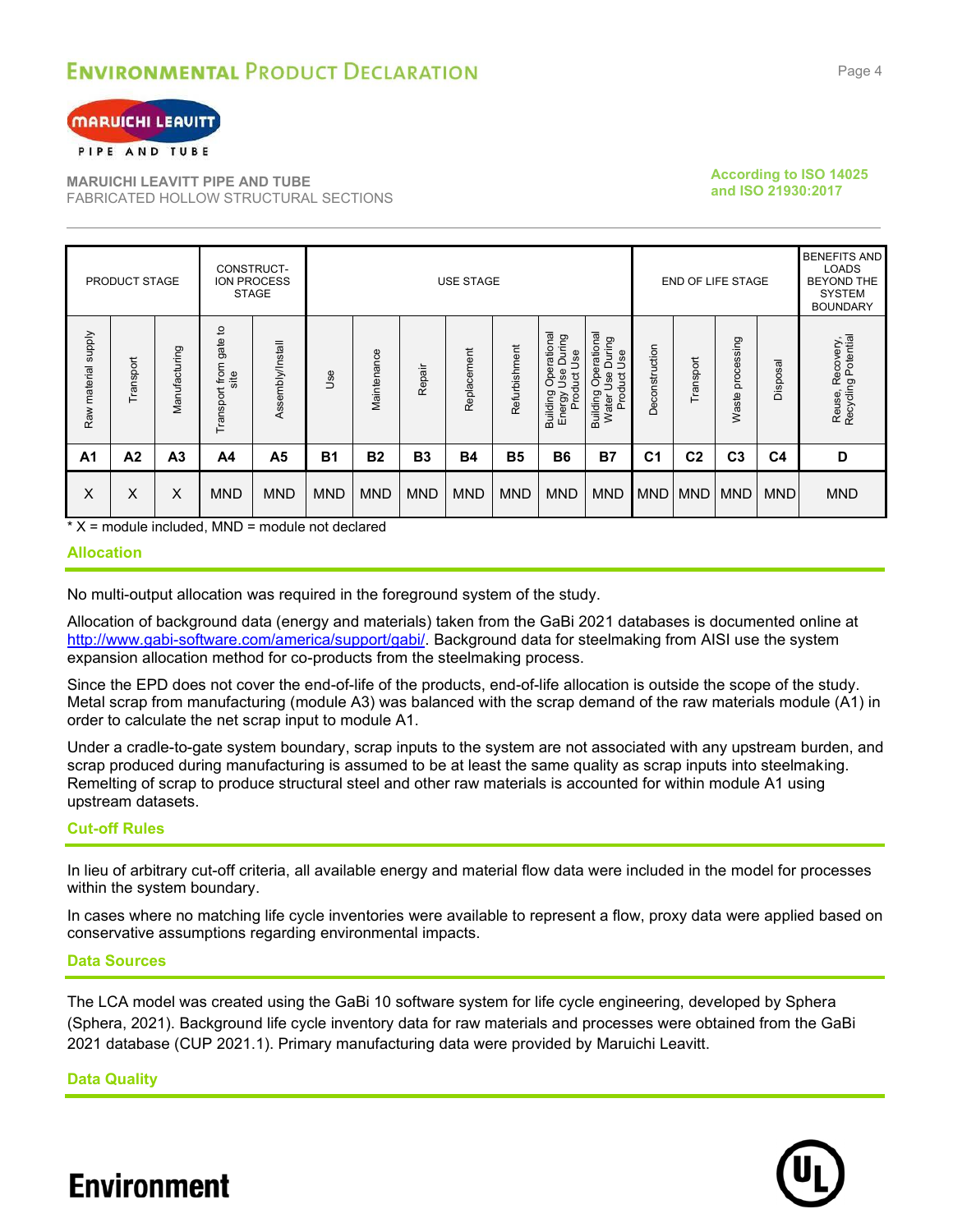



PIPE AND TUBE

**MARUICHI LEAVITT PIPE AND TUBE** FABRICATED HOLLOW STRUCTURAL SECTIONS **According to ISO 14025 and ISO 21930:2017**

A variery of tests and checks were performed by the LCA practitioner throughout the project to ensure high quality of the completed LCA. Checks in cluded an extensive internal review of the project-specific LCA models developed as well as the background data used. A full data quality assessment is documented in the background report.

### **Period Under Review**

Primary data were collected for HSS production during the year 2019 and 2020. Background data for steel coil production was taken from AISI and represents steel production during 2017. This analysis is intended to represent production in 2020.

### **Estimates and Assumptions**

The underlying study was conducted in accordance with the PCR. While this EPD has been developed by industry experts to best represent the product system, real life environmental impacts of HSS products may extend beyond those defined in this document.

All of the raw materials and energy inputs have been modeled using processes and flows that closely follow actual production data on raw materials and processes. All of the reported material and energy flows have been accounted for. The HSS inventory data was collected as part of the STI industry-average EPD. Where inbound transportation data was incomplete, a distance of 500 miles by truck was used.

Proxy data were applied to some materials where no matching life cycle inventories were available, as documented in the background report.

### **Technical Information and Scenarios**

### **Manufacturing**

Hollow structural sections are manufactured by cold-forming steel coil into tubes. Hot-rolled coil is first slit into sections of appropriate width. The narrower coils are then uncoiled and passed through a series of rollers that form the continuous sheet into tubes. Tube cross-sections can be rectangular, round, or elliptical, depending upon the intended application. The two edges of the coil are welded together via an electric resistance welding process and the product is then cut to length. Once manufactured, HSS can be powder coated or primed—or left uncoated. The tubes are subsequently packaged for shipment.

The primary input to HSS production is the steel itself, although small amounts of process and coating materials are needed. Electricity is used for manufacturing and to move the materials. Manufacturing produces some metal scrap. The scrap generated during manufacturing is assumed to be produced at the same quality as used by the upstream metal production processes. Therefore, the scrap from manufacturing is treated assuming open-loop recycling.

Fabrication results are taken from the American Institute of Steel Construction (AISC) industry average EPD (AISC, 2021)

### **Inbound Transportation**

Inbound transportation distances and modes for steel and process materials were collected from the site.

**Transportation**

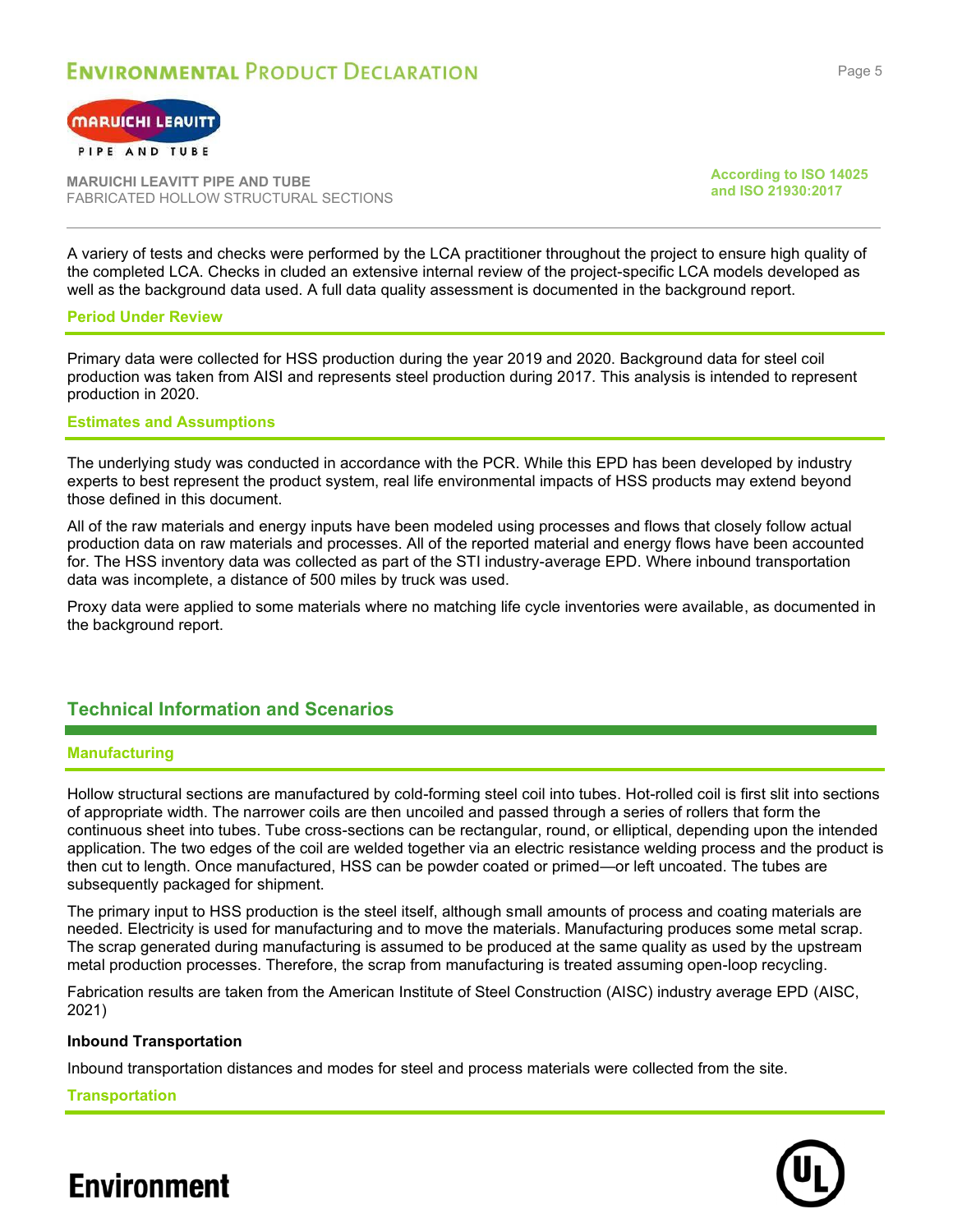

#### PIPE AND TUBE

**MARUICHI LEAVITT PIPE AND TUBE** FABRICATED HOLLOW STRUCTURAL SECTIONS **According to ISO 14025 and ISO 21930:2017**

Transportation to the customer or construction site is outside the scope of this EPD.

### **Product Installation**

Installation is outside the scope of this EPD.

**Use**

Product use is outside the scope of this EPD.

**Reuse, Recycling, and Energy Recovery**

Product reuse, recycling, and incineration for energy recovery is outside the scope of this EPD.

### **Disposal**

Product disposal is outside the scope of this EPD.

### **Environmental Indicators Derived from LCA**

North American life cycle impact assessment (LCIA) results are declared using TRACI 2.1 (Bare, 2012; EPA, 2012) methodology, with the exception of GWP which is reported using the IPCC AR5 (IPCC, 2013) methodology, excluding biogenic carbon. Primary energy use represents the lower heating value (LHV) a.k.a. net calorific value (NCV).

LCIA results are relative expressions and do not predict actual impacts, the exceeding of thresholds, safety margins or risks.

Fabrication requires 1.08 metric tons of HSS per 1 metric ton of fabricated product (AISC, 2021). A1 includes production of all 1.08 metric tons of HSS.

| <b>PARAMETER</b>  | <b>UNIT</b>              | <b>TOTAL</b> | A <sub>1</sub> | A <sub>2</sub> | A <sub>3</sub> |
|-------------------|--------------------------|--------------|----------------|----------------|----------------|
| <b>GWP 100</b>    | $kg CO2$ eq.             | $1.99E + 03$ | $1.85E + 03$   | 4.46E+01       | $9.67E + 01$   |
| $ODP*$            | kg CFC 11 eq.            | 1.62E-09     | $-2.54E-12$    | 8.67E-14       | 1.62E-09       |
| AP                | $kg$ SO <sub>2</sub> eq. | $4.21E + 00$ | $3.88E + 00$   | 1.83E-01       | 1.52E-01       |
| EP                | kg N eq.                 | 2.22E-01     | 1.93E-01       | 1.64E-02       | 1.23E-02       |
| <b>SFP</b>        | $kgO3$ eq.               | 7.17E+01     | $6.51E + 01$   | $4.44E + 00$   | $2.23E + 00$   |
| <b>ADP</b> fossil | MJ surplus               | $1.77E + 03$ | $1.59E + 03$   | 7.16E+01       | $1.04E + 02$   |

### **Table 2. LCIA results, per 1 metric ton of fabricated HSS**

\* ODP has limited relevance due to the absence of ozone-depleting emissions in the LCI, in both the background and foreground data.

**Comparability:** Comparisons cannot be made between product-specific or industry average EPDs at the design stage of a project before a building has been specified. Comparisons may be made between product-specific or industry average EPDs at the time of product purchase when product performance and specifications have been established and serve as a functional unit for comparison. Environmental impact results shall be converted to a functional unit

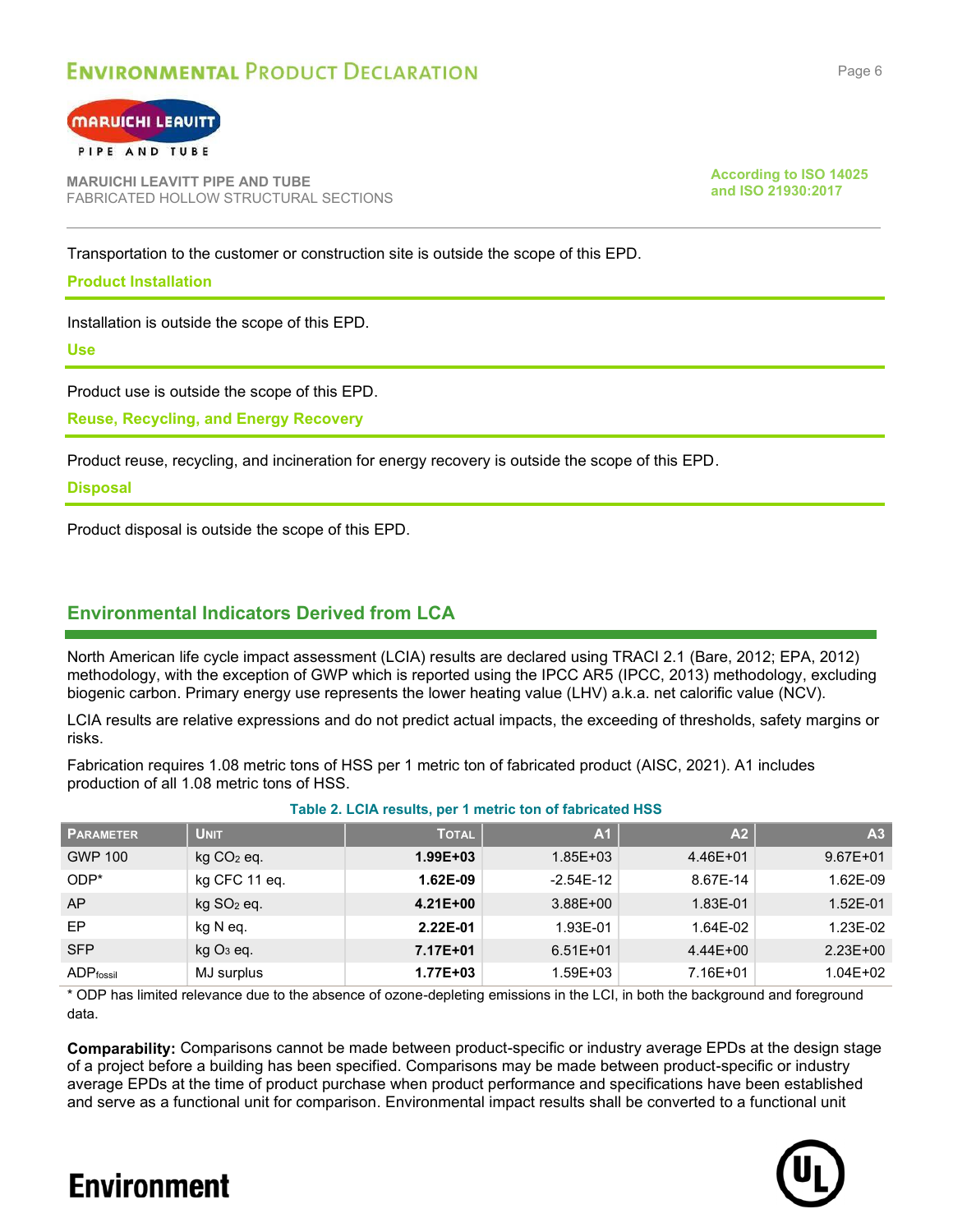



**MARUICHI LEAVITT PIPE AND TUBE** FABRICATED HOLLOW STRUCTURAL SECTIONS **According to ISO 14025 and ISO 21930:2017**

basis before any comparison is attempted.

Any comparison of EPDs shall be subject to the requirements of ISO 21930. EPDs are not comparative assertions and are either not comparable or have limited comparability when they have different system boundaries, are based on different product category rules or are missing relevant environmental impacts. Such comparison can be inaccurate, and could lead to erroneous selection of materials or products which are higher-impact, at least in some impact categories.

#### **Table 3. Resource use results, per 1 metric ton of fabricated HSS**

| <b>PARAMETER</b>        | <b>UNIT</b>    | <b>TOTAL</b> | A <sub>1</sub> | A <sub>2</sub> | A <sub>3</sub> |
|-------------------------|----------------|--------------|----------------|----------------|----------------|
| <b>RPRE</b>             | <b>MJ LHV</b>  | $1.20E + 03$ | $9.19E + 02$   | $6.24E + 01$   | $2.16E + 02$   |
| <b>RPR<sub>M</sub></b>  | <b>MJ LHV</b>  | $0.00E + 00$ | $0.00E + 00$   | $0.00E + 00$   | $0.00E + 00$   |
| <b>NRPRE</b>            | <b>MJ LHV</b>  | $2.58E + 04$ | 2.36E+04       | $6.91E + 02$   | $1.47E + 03$   |
| <b>NRPR<sub>M</sub></b> | <b>MJ LHV</b>  | $1.35E + 01$ | 9.38E-01       | $0.00E + 00$   | $1.26E + 01$   |
| <b>SM</b>               | kg             | $5.24E + 02$ | $5.24E+02$     | $0.00E + 00$   | 7.52E-01       |
| <b>RSF</b>              | <b>MJ LHV</b>  | $0.00E + 00$ | $0.00E + 00$   | $0.00E + 00$   | $0.00E + 00$   |
| <b>NRSF</b>             | <b>MJ LHV</b>  | $0.00E + 00$ | $0.00E + 00$   | $0.00E + 00$   | $0.00E + 00$   |
| <b>RE</b>               | <b>MJ LHV</b>  | $0.00E + 00$ | $0.00E + 00$   | $0.00E + 00$   | $0.00E + 00$   |
| <b>FW</b>               | m <sup>3</sup> | $9.76E + 00$ | 8.90E+00       | 1.81E-01       | 6.82E-01       |

#### **Table 4. Output flows and waste categories results, per 1 metric ton of fabricated HSS**

| <b>PARAMETER</b> | <b>UNIT</b> | <b>TOTAL</b> | A <sub>1</sub> | A <sub>2</sub> | A <sub>3</sub> |
|------------------|-------------|--------------|----------------|----------------|----------------|
| <b>HWD</b>       | kg          | 3.32E-01     | $0.00E + 00$   | $0.00E + 00$   | 3.32E-01       |
| <b>NHWD</b>      | kg          | $9.66E + 00$ | $0.00E + 00$   | $0.00E + 00$   | $9.66E + 00$   |
| <b>HLRW</b>      | kg          | $1.03E-03$   | 8.85E-04       | 3.16E-05       | 1.18E-04       |
| <b>ILLRW</b>     | kg          | 8.64E-01     | 7.40E-01       | 2.64E-02       | 9.85E-02       |
| <b>CRU</b>       | kg          | $0.00E + 00$ | $0.00E + 00$   | $0.00E + 00$   | $0.00E + 00$   |
| MR               | kg          | $2.01E + 02$ | $1.24E + 02$   | $0.00E + 00$   | 7.71E+01       |
| <b>MER</b>       | kg          | $0.00E + 00$ | $0.00E + 00$   | $0.00E + 00$   | $0.00E + 00$   |
| EE.              | MJ LHV      | $0.00E + 00$ | $0.00E + 00$   | $0.00E + 00$   | $0.00E + 00$   |

### **Visualization of Life Cycle Impact Assessment**

The relative contribution of each life cycle stage to the overall cradle-to-gate impact are presented in [Figure 1,](#page-8-0) while the contribution of manufacturing components are presented in [Figure 2.](#page-8-1)

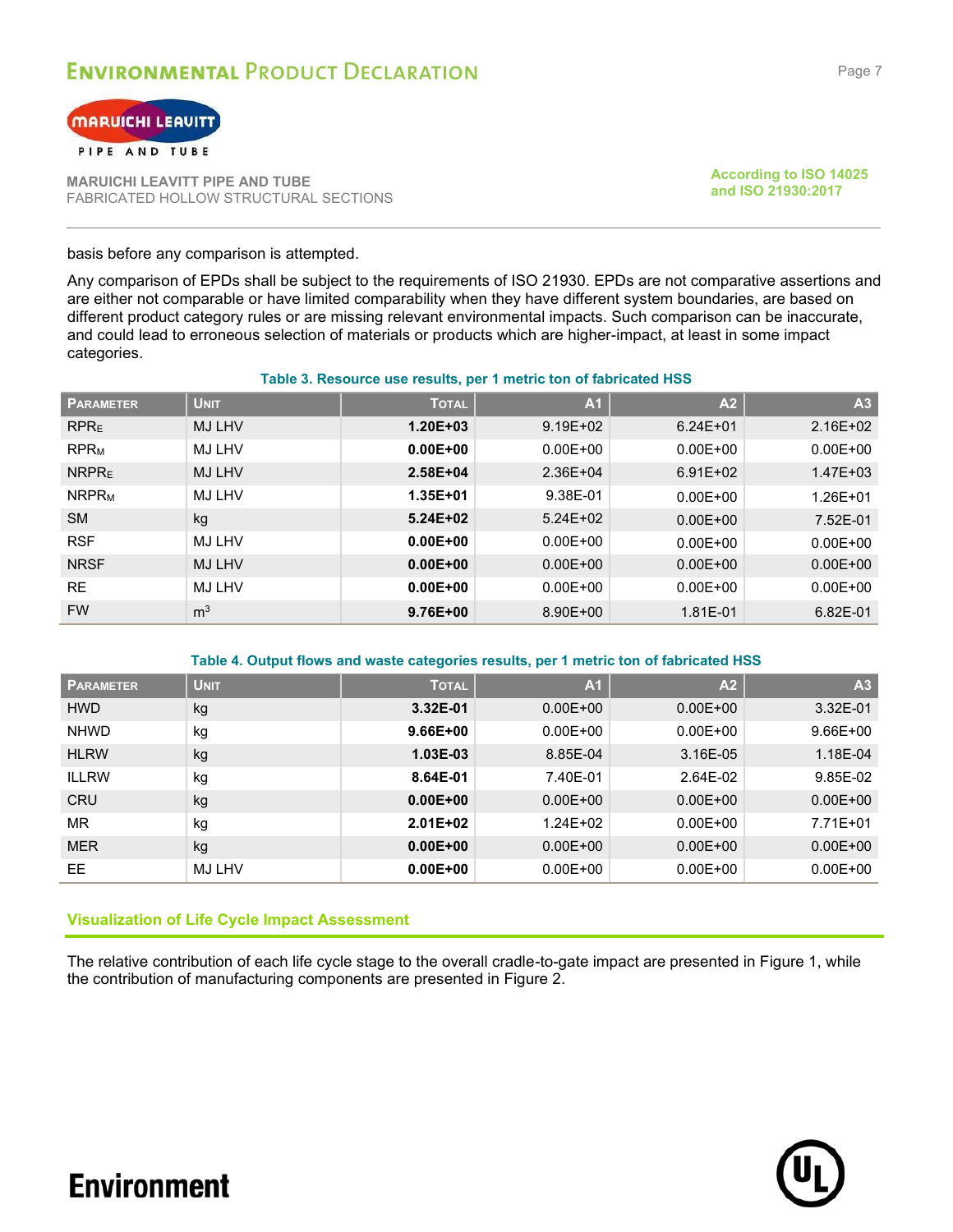



### PIPE AND TUBE

**MARUICHI LEAVITT PIPE AND TUBE** FABRICATED HOLLOW STRUCTURAL SECTIONS



#### **According to ISO 14025 and ISO 21930:2017**

#### Figure 1: Relative contribution by life cycle stage for 1 metric ton of fabricated HSS

<span id="page-8-0"></span>The vast majority of potential environmental impacts is driven by the upstream burdens of steelmaking, therefore A1 is the dominant contributor across LCIA indicators.

To better understand sources of potential environmental impacts in Maruichi Leavitt's HSS manufacturing process, [Figure 2](#page-8-1) presents relative results for HSS manufacturing (A1 only). Potential environmental impacts for HSS manufacturing are dominated by upstream burdens of steelmaking.



<span id="page-8-1"></span>Figure 2: Relative contribution by manufacturing component for 1 metric ton of unfabricated HSS

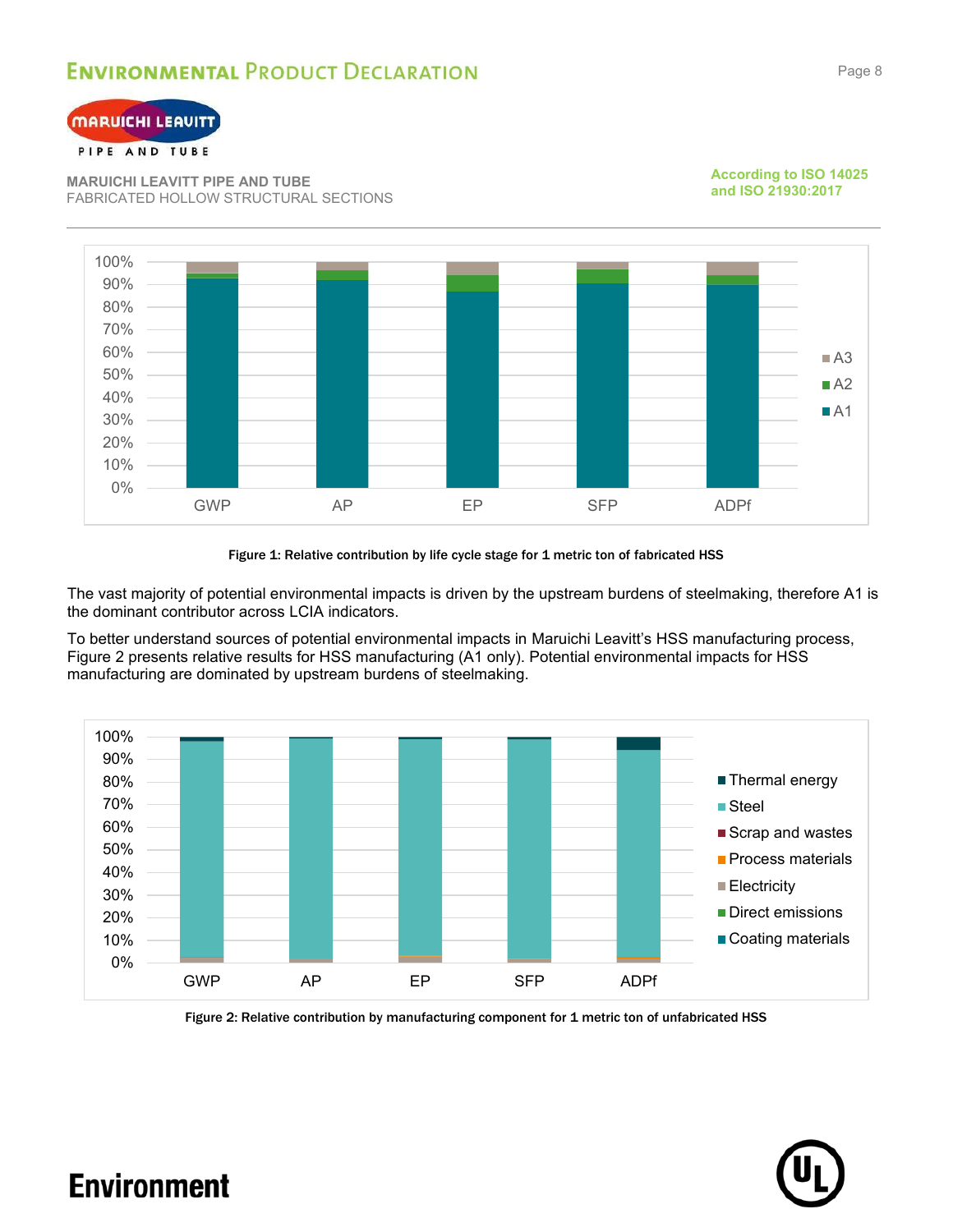

### PIPE AND TUBE

**MARUICHI LEAVITT PIPE AND TUBE** FABRICATED HOLLOW STRUCTURAL SECTIONS **According to ISO 14025 and ISO 21930:2017**

### **Interpretation**

The cradle-to-gate potential environmental impacts of Maruichi Leavitt's HSS products are driven by steel coil production (A1). Inbound transport to fabrication (A2) and fabrication (A3) contribute to potential environmental impacts on a smaller order of magnitude.

### **Additional Environmental Information**

### **Environment and Health During Manufacturing**

We work to comply with all legal and other requirements; recycle all steel scrap and appropriate packaging; and improve the efficiency of energy waste. Please reference our SDS Sheets at <https://files.constantcontact.com/d675804e001/e5738214-9bd4-4377-89bc-ab9992a8c5a4.pdf> for more details.

**Environmental Activities and Certifications**

We are a responsible corporate citizen in protecting the environment. We comply with accepted environmental practices, including the commitment to meet or exceed applicable legal and other requirements, and strive to minimize the creation of wastes and pollution. Processes, materials, and people are managed in order to reduce the environmental impacts associated with the work involved.

### **Further Information**

More details can be viewed on our website, [maruichi-leavitt.com](https://www.maruichi-leavitt.com/)

### **References**

AISC. (2021). *Environmental Product Declaration: Fabricated Hot-Rolled Structural Sections.* UL Environment. Retrieved from https://www.aisc.org/globalassets/why-steel/epd-aisc-hr-sections-2021.pdf

Bare, J. (2012). *Tool for the Reduction and Assessment of Chemical and other Environmental Impacts (TRACI) - Software Name and Version Number: TRACI version 2.1 - User's Manual.* Washington, D.C.: U.S. EPA.

EPA. (2012). *Tool for the Reduction and Assessment of Chemical and other Environmental Impacts (TRACI) - User's Manual.* Washington, D.C.: US EPA.

IPCC. (2013). *Climate Change 2013: The Physical Science Basis.* Genf, Schweiz: IPCC.

ISO. (2006). *ISO 14040/Amd.1:2020: Environmental management – Life cycle assessment – Principles and framework.* Geneva: International Organization for Standardization.

ISO. (2006). *ISO 14044:2006/Amd.1:2017/Amd.2:2020 Environmental management – Life cycle assessment – Requirements and guidelines.* Geneva: International Organization for Standardization.

ISO. (2017). *ISO 21930: Sustainability in buildings and civil engineering works -- Core rules for environmental product*